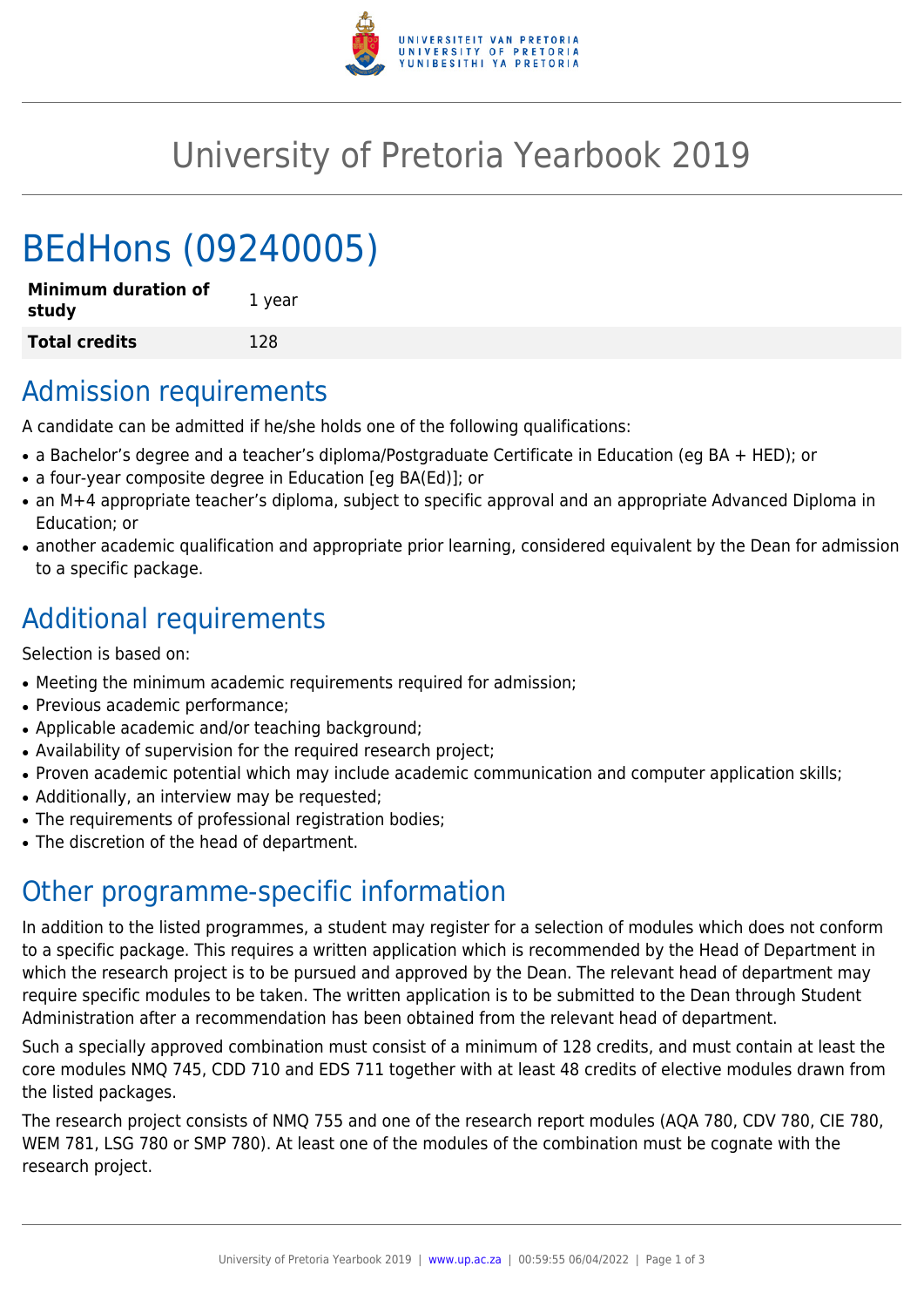

The degree will be awarded as the Bachelor of Education Honours (General).

## Examinations and pass requirements

Subject to exceptions approved by the Dean, on the recommendation of the relevant head of department, a student may not sit for an examination for the honours degree more than twice in the same module.

A final-year student who has failed a maximum of three semester modules or their equivalent, with a final mark of at least 40% in each, may be admitted by the Dean to a special examination/s in these modules during January of the following year, provided that this will enable the student to comply with all the requirements for the degree.

### Research information

A research project is compulsory and must be handed in for examination, as prescribed by the particular department.

### Pass with distinction

The degree is conferred with distinction on a student who has obtained an average of at least 75%, with a minimum of 70% in each module.